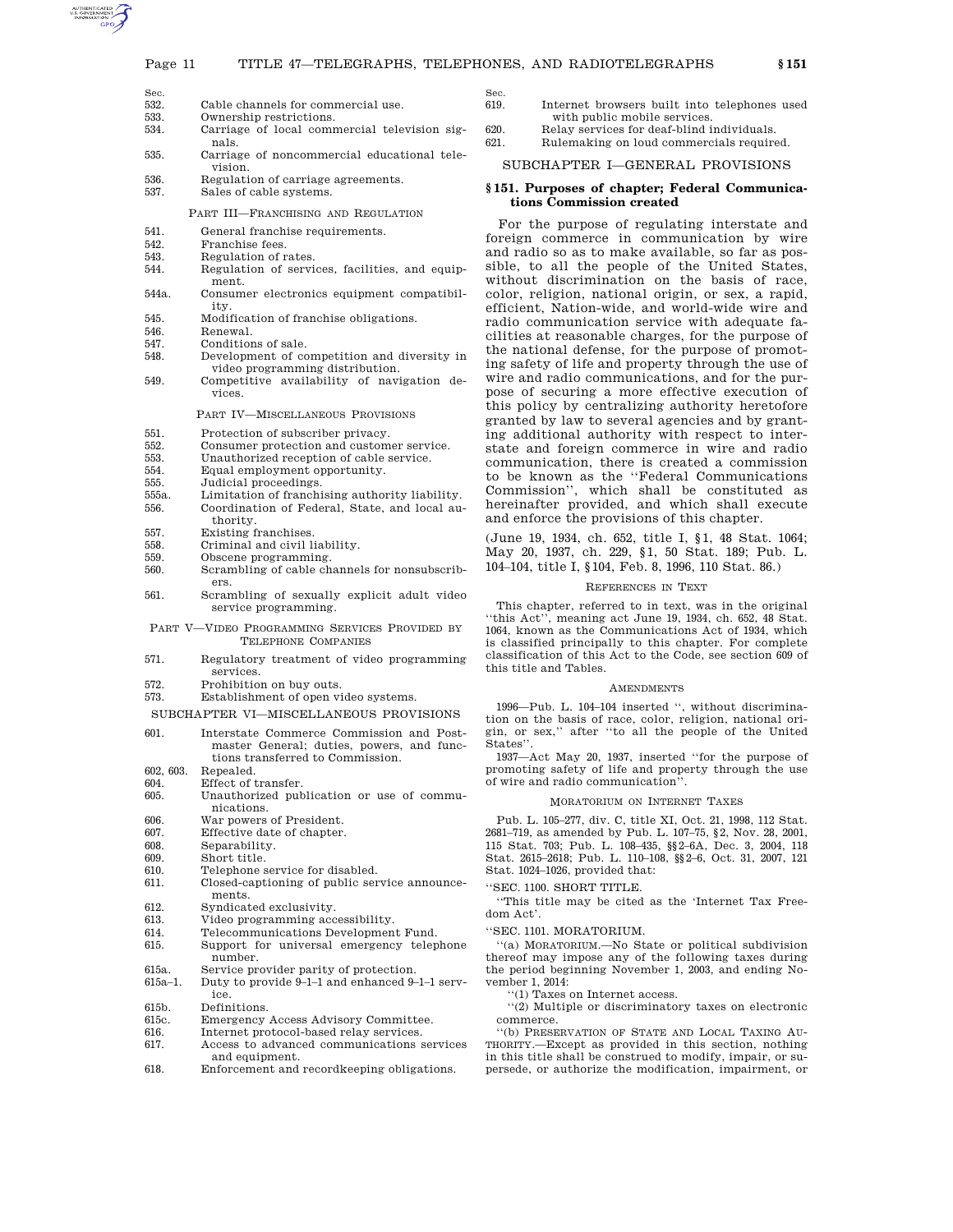superseding of, any State or local law pertaining to taxation that is otherwise permissible by or under the Constitution of the United States or other Federal law and in effect on the date of enactment of this Act [Oct. 21, 1998].

'(c) LIABILITIES AND PENDING CASES.—Nothing in this title affects liability for taxes accrued and enforced before the date of enactment of this Act, nor does this title affect ongoing litigation relating to such taxes.

(d) EXCEPTION TO MORATORIUM.-

''(1) IN GENERAL.—Subsection (a) shall also not apply in the case of any person or entity who knowingly and with knowledge of the character of the material, in interstate or foreign commerce by means of the World Wide Web, makes any communication for commercial purposes that is available to any minor and that includes any material that is harmful to minors unless such person or entity has restricted access by minors to material that is harmful to minors—

''(A) by requiring use of a credit card, debit account, adult access code, or adult personal identification number;

''(B) by accepting a digital certificate that verifies age; or

''(C) by any other reasonable measures that are feasible under available technology.

'(2) SCOPE OF EXCEPTION.-For purposes of paragraph (1), a person shall not be considered to [be] making a communication for commercial purposes of material to the extent that the person is—

''(A) a telecommunications carrier engaged in the provision of a telecommunications service;

''(B) a person engaged in the business of providing an Internet access service;

''(C) a person engaged in the business of providing an Internet information location tool; or

''(D) similarly engaged in the transmission, storage, retrieval, hosting, formatting, or translation (or any combination thereof) of a communication made by another person, without selection or alteration of the communication.

''(3) DEFINITIONS.—In this subsection:

''(A) BY MEANS OF THE WORLD WIDE WEB.—The term 'by means of the World Wide Web' means by placement of material in a computer server-based file archive so that it is publicly accessible, over the Internet, using hypertext transfer protocol, file transfer protocol, or other similar protocols.

''(B) COMMERCIAL PURPOSES; ENGAGED IN THE BUSI-NESS.—

''(i) COMMERCIAL PURPOSES.—A person shall be considered to make a communication for commercial purposes only if such person is engaged in the business of making such communications.

''(ii) ENGAGED IN THE BUSINESS.—The term 'engaged in the business' means that the person who makes a communication, or offers to make a communication, by means of the World Wide Web, that includes any material that is harmful to minors, devotes time, attention, or labor to such activities, as a regular course of such person's trade or business, with the objective of earning a profit as a result of such activities (although it is not necessary that the person make a profit or that the making or offering to make such communications be the person's sole or principal business or source of income). A person may be considered to be engaged in the business of making, by means of the World Wide Web, communications for commercial purposes that include material that is harmful to minors, only if the person knowingly causes the material that is harmful to minors to be posted on the World Wide Web or knowingly solicits such material to be posted on the World Wide Web.

''(C) INTERNET.—The term 'Internet' means collectively the myriad of computer and telecommunications facilities, including equipment and operating software, which comprise the interconnected world-wide network of networks that employ the Transmission Control Protocol/Internet Protocol, or any predecessor or successor protocols to such protocol, to communicate information of all kinds by wire or radio.

''(D) INTERNET ACCESS SERVICE.—The term 'Internet access service' means a service that enables users to access content, information, electronic mail, or other services offered over the Internet and may also include access to proprietary content, information, and other services as part of a package of services offered to consumers. The term 'Internet access service' does not include telecommunications services, except to the extent such services are purchased, used, or sold by a provider of Internet access to provide Internet access.

''(E) INTERNET INFORMATION LOCATION TOOL.—The term 'Internet information location tool' means a service that refers or links users to an online location on the World Wide Web. Such term includes directories, indices, references, pointers, and hypertext links.

''(F) MATERIAL THAT IS HARMFUL TO MINORS.—The term 'material that is harmful to minors' means any communication, picture, image, graphic image file, article, recording, writing, or other matter of any kind that is obscene or that—

''(i) the average person, applying contemporary community standards, would find, taking the material as a whole and with respect to minors, is designed to appeal to, or is designed to pander to, the prurient interest;

''(ii) depicts, describes, or represents, in a manner patently offensive with respect to minors, an actual or simulated sexual act or sexual contact, an actual or simulated normal or perverted sexual act, or a lewd exhibition of the genitals or post-pubescent female breast; and

''(iii) taken as a whole, lacks serious literary, artistic, political, or scientific value for minors.

''(G) MINOR.—The term 'minor' means any person under 17 years of age.

''(H) TELECOMMUNICATIONS CARRIER; TELECOMMUNI-CATIONS SERVICE.—The terms 'telecommunications carrier' and 'telecommunications service' have the meanings given such terms in section 3 of the Communications Act of 1934 (47 U.S.C. 153).

''(e) ADDITIONAL EXCEPTION TO MORATORIUM.—

''(1) IN GENERAL.—Subsection (a) shall also not apply with respect to an Internet access provider, unless, at the time of entering into an agreement with a customer for the provision of Internet access services, such provider offers such customer (either for a fee or at no charge) screening software that is designed to permit the customer to limit access to material on the Internet that is harmful to minors.

''(2) DEFINITIONS.—In this subsection:

''(A) INTERNET ACCESS PROVIDER.—The term 'Internet access provider' means a person engaged in the business of providing a computer and communications facility through which a customer may obtain access to the Internet, but does not include a common carrier to the extent that it provides only telecommunications services.

''(B) INTERNET ACCESS SERVICES.—The term 'Internet access services' means the provision of computer and communications services through which a customer using a computer and a modem or other communications device may obtain access to the Internet, but does not include telecommunications services provided by a common carrier.

''(C) SCREENING SOFTWARE.—The term 'screening software' means software that is designed to permit a person to limit access to material on the Internet that is harmful to minors.

''(3) APPLICABILITY.—Paragraph (1) shall apply to agreements for the provision of Internet access services entered into on or after the date that is 6 months after the date of enactment of this Act [Oct. 21, 1998].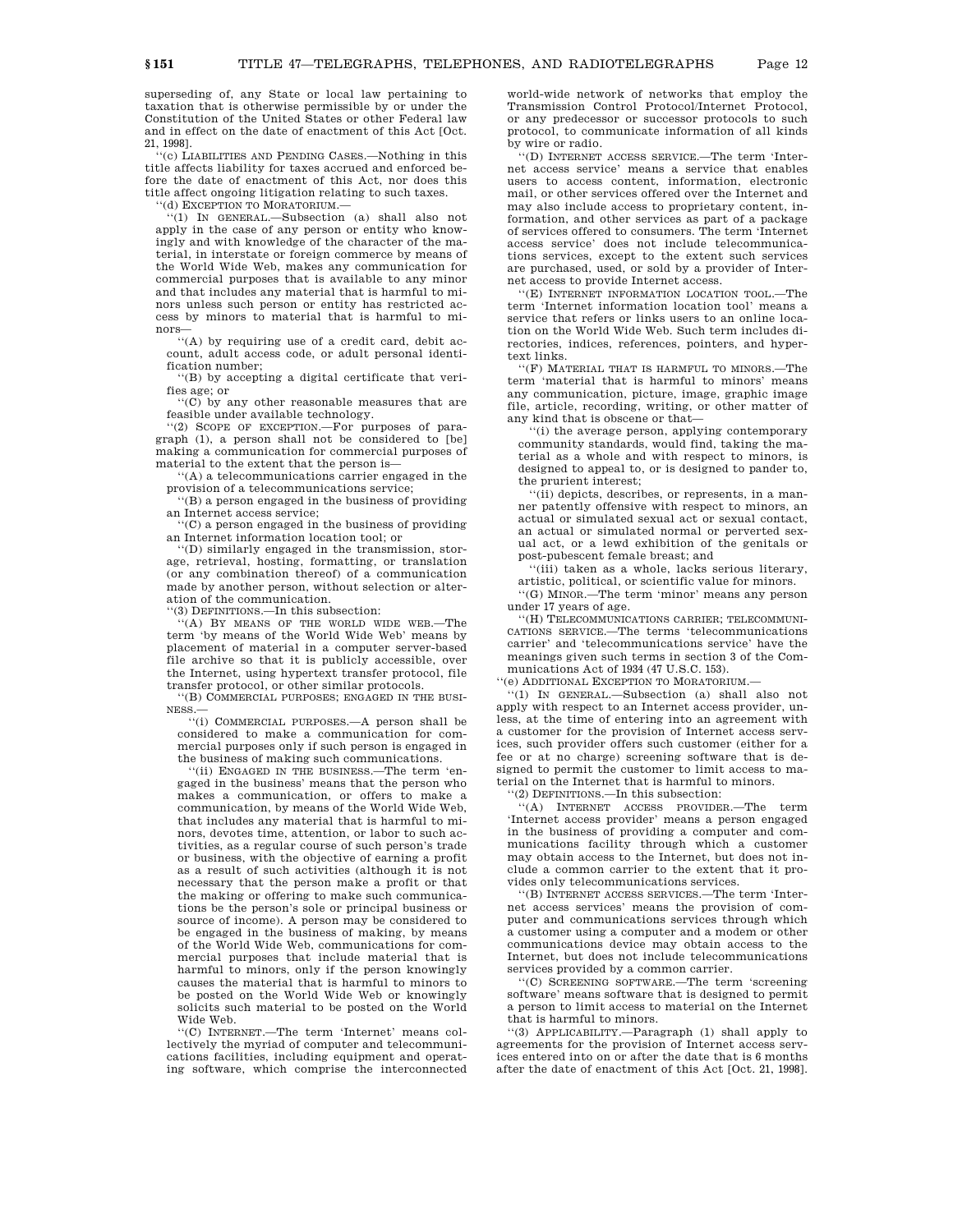''SEC. 1102. ADVISORY COMMISSION ON ELEC-TRONIC COMMERCE.

''(a) ESTABLISHMENT OF COMMISSION.—There is established a commission to be known as the Advisory Commission on Electronic Commerce (in this title referred to as the 'Commission'). The Commission shall—

''(1) be composed of 19 members appointed in accordance with subsection (b), including the chairperson who shall be selected by the members of the Commission from among themselves; and

''(2) conduct its business in accordance with the provisions of this title.

''(b) MEMBERSHIP.—

''(1) IN GENERAL.—The Commissioners shall serve for the life of the Commission. The membership of the Commission shall be as follows:

''(A) 3 representatives from the Federal Government, comprised of the Secretary of Commerce, the Secretary of the Treasury, and the United States Trade Representative (or their respective delegates).

''(B) 8 representatives from State and local governments (one such representative shall be from a State or local government that does not impose a sales tax and one representative shall be from a State that does not impose an income tax).

''(C) 8 representatives of the electronic commerce industry (including small business), telecommunications carriers, local retail businesses, and consumer groups, comprised of—

''(i) 5 individuals appointed by the Majority Leader of the Senate;

''(ii) 3 individuals appointed by the Minority Leader of the Senate;

''(iii) 5 individuals appointed by the Speaker of the House of Representatives; and

''(iv) 3 individuals appointed by the Minority Leader of the House of Representatives.

''(2) APPOINTMENTS.—Appointments to the Commission shall be made not later than 45 days after the date of the enactment of this Act [Oct. 21, 1998]. The chairperson shall be selected not later than 60 days after the date of the enactment of this Act.

''(3) VACANCIES.—Any vacancy in the Commission shall not affect its powers, but shall be filled in the same manner as the original appointment.

''(c) ACCEPTANCE OF GIFTS AND GRANTS.—The Commission may accept, use, and dispose of gifts or grants of services or property, both real and personal, for purposes of aiding or facilitating the work of the Commission. Gifts or grants not used at the expiration of the Commission shall be returned to the donor or grantor.

''(d) OTHER RESOURCES.—The Commission shall have reasonable access to materials, resources, data, and other information from the Department of Justice, the Department of Commerce, the Department of State, the Department of the Treasury, and the Office of the United States Trade Representative. The Commission shall also have reasonable access to use the facilities of any such Department or Office for purposes of conducting meetings.

''(e) SUNSET.—The Commission shall terminate 18 months after the date of the enactment of this Act [Oct. 21, 1998].

''(f) RULES OF THE COMMISSION.—

''(1) QUORUM.—Nine members of the Commission shall constitute a quorum for conducting the business of the Commission.

''(2) MEETINGS.—Any meetings held by the Commission shall be duly noticed at least 14 days in advance and shall be open to the public.

''(3) OPPORTUNITIES TO TESTIFY.—The Commission shall provide opportunities for representatives of the general public, taxpayer groups, consumer groups, and State and local government officials to testify.

'(4) ADDITIONAL RULES.—The Commission may adopt other rules as needed.

''(g) DUTIES OF THE COMMISSION.— ''(1) IN GENERAL.—The Commission shall conduct a thorough study of Federal, State and local, and international taxation and tariff treatment of transactions using the Internet and Internet access and other comparable intrastate, interstate or international sales activities.

''(2) ISSUES TO BE STUDIED.—The Commission may include in the study under subsection (a)—

'(A) an examination of-

''(i) barriers imposed in foreign markets on United States providers of property, goods, services, or information engaged in electronic commerce and on United States providers of telecommunications services; and

(ii) how the imposition of such barriers will affect United States consumers, the competitiveness of United States citizens providing property, goods, services, or information in foreign markets, and the growth and maturing of the Internet;

''(B) an examination of the collection and administration of consumption taxes on electronic commerce in other countries and the United States, and the impact of such collection on the global economy, including an examination of the relationship between the collection and administration of such taxes when the transaction uses the Internet and when it does not;

''(C) an examination of the impact of the Internet and Internet access (particularly voice transmission) on the revenue base for taxes imposed under section 4251 of the Internal Revenue Code of 1986 [26 U.S.C. 4251];

''(D) an examination of model State legislation that—

''(i) would provide uniform definitions of categories of property, goods, service, or information subject to or exempt from sales and use taxes; and

''(ii) would ensure that Internet access services, online services, and communications and transactions using the Internet, Internet access service, or online services would be treated in a tax and technologically neutral manner relative to other forms of remote sales;

''(E) an examination of the effects of taxation, including the absence of taxation, on all interstate sales transactions, including transactions using the Internet, on retail businesses and on State and local governments, which examination may include a review of the efforts of State and local governments to collect sales and use taxes owed on in-State purchases from out-of-State sellers; and

''(F) the examination of ways to simplify Federal and State and local taxes imposed on the provision of telecommunications services.

'(3) EFFECT ON THE COMMUNICATIONS ACT OF 1934. Nothing in this section shall include an examination of any fees or charges imposed by the Federal Communications Commission or States related to—

''(A) obligations under the Communications Act of 1934 (47 U.S.C. 151 et seq.); or

'(B) the implementation of the Telecommunications Act of 1996 [Pub. L. 104–104, see Short Title of 1996 Amendment note set out under section 609 of this title] (or of amendments made by that Act).

''(h) NATIONAL TAX ASSOCIATION COMMUNICATIONS AND ELECTRONIC COMMERCE TAX PROJECT.—The Commission shall, to the extent possible, ensure that its work does not undermine the efforts of the National Tax Association Communications and Electronic Commerce Tax Project.

''SEC. 1103. REPORT.

''Not later than 18 months after the date of the enactment of this Act [Oct. 21, 1998], the Commission shall transmit to Congress for its consideration a report reflecting the results, including such legislative recommendations as required to address the findings of the Commission's study under this title. Any recommendation agreed to by the Commission shall be tax and technologically neutral and apply to all forms of remote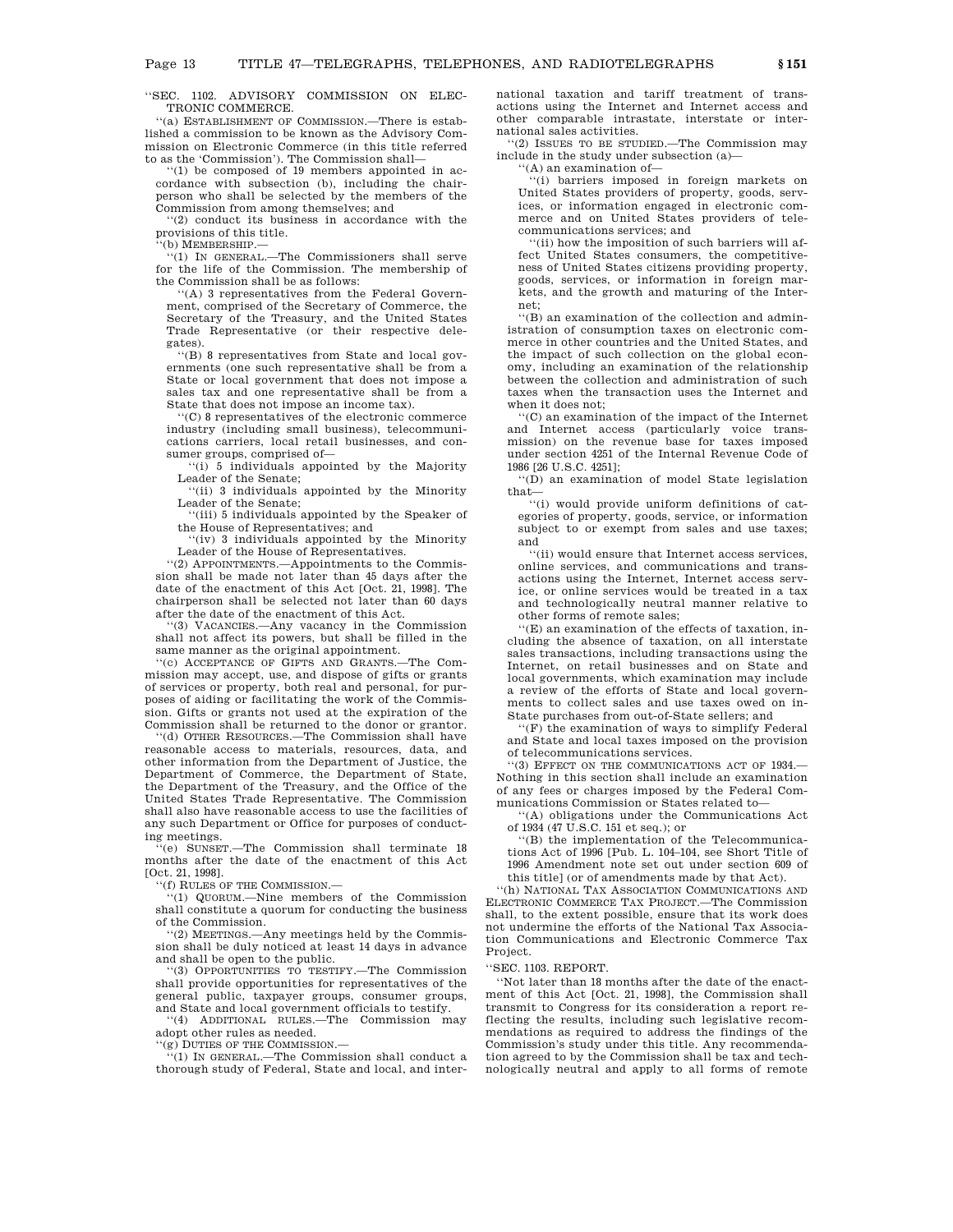commerce. No finding or recommendation shall be included in the report unless agreed to by at least twothirds of the members of the Commission serving at the time the finding or recommendation is made.

''SEC. 1104. GRANDFATHERING OF STATES THAT TAX INTERNET ACCESS.

''(a) PRE-OCTOBER 1998 TAXES.— ''(1) IN GENERAL.—Section 1101(a) does not apply to a tax on Internet access that was generally imposed and actually enforced prior to October 1, 1998, if, before that date—

''(A) the tax was authorized by statute; and

''(B) either—

''(i) a provider of Internet access services had a reasonable opportunity to know, by virtue of a rule or other public proclamation made by the appropriate administrative agency of the State or political subdivision thereof, that such agency has interpreted and applied such tax to Internet access services; or

''(ii) a State or political subdivision thereof generally collected such tax on charges for Internet access.

''(2) TERMINATION.—

''(A) IN GENERAL.—Except as provided in subparagraph (B), this subsection shall not apply after November 1, 2014.

''(B) STATE TELECOMMUNICATIONS SERVICE TAX.—

''(i) DATE FOR TERMINATION.—This subsection shall not apply after November 1, 2006, with respect to a State telecommunications service tax described in clause (ii).

''(ii) DESCRIPTION OF TAX.—A State tele-communications service tax referred to in subclause (i) is a State tax—

''(I) enacted by State law on or after October 1, 1991, and imposing a tax on telecommunications service; and

'(II) applied to Internet access through administrative code or regulation issued on or after December 1, 2002.

''(3) EXCEPTION.—Paragraphs (1) and (2) shall not apply to any State that has, more than 24 months prior to the date of enactment of this paragraph [Oct. 31, 2007], enacted legislation to repeal the State's taxes on Internet access or issued a rule or other proclamation made by the appropriate agency of the State that such State agency has decided to no longer apply such tax to Internet access.

"(b) PRE-NOVEMBER 2003 TAXES.

''(1) IN GENERAL.—Section 1101(a) does not apply to a tax on Internet access that was generally imposed and actually enforced as of November 1, 2003, if, as of that date, the tax was authorized by statute and—

''(A) a provider of Internet access services had a reasonable opportunity to know by virtue of a public rule or other public proclamation made by the appropriate administrative agency of the State or political subdivision thereof, that such agency has interpreted and applied such tax to Internet access services; and

 $f(B)$  a State or political subdivision thereof generally collected such tax on charges for Internet ac-

cess. ''(2) TERMINATION.—This subsection shall not apply after November 1, 2005.

'(c) APPLICATION OF DEFINITION.—

 $(1)$  In GENERAL.—Effective as of November 1, 2003— ''(A) for purposes of subsection (a), the term 'Internet access' shall have the meaning given such term by section 1104(5) of this Act, as enacted on October 21, 1998; and

'(B) for purposes of subsection (b), the term 'Internet access' shall have the meaning given such term by section 1104(5) of this Act as enacted on October 21, 1998, and amended by section 2(c) of the Internet Tax Nondiscrimination Act (Public Law 108–435).

''(2) EXCEPTIONS.—Paragraph (1) shall not apply until June 30, 2008, to a tax on Internet access that is—

''(A) generally imposed and actually enforced on telecommunications service purchased, used, or sold by a provider of Internet access, but only if the appropriate administrative agency of a State or political subdivision thereof issued a public ruling prior to July 1, 2007, that applied such tax to such service in a manner that is inconsistent with paragraph (1); or

''(B) the subject of litigation instituted in a judicial court of competent jurisdiction prior to July 1, 2007, in which a State or political subdivision is seeking to enforce, in a manner that is inconsistent with paragraph (1), such tax on telecommunications service purchased, used, or sold by a provider of Internet access.

''(3) NO INFERENCE.—No inference of legislative construction shall be drawn from this subsection or the amendments to section 1105(5) made by the Internet Tax Freedom Act Amendments Act of 2007 [Pub. L. 110–108] for any period prior to June 30, 2008, with respect to any tax subject to the exceptions described in subparagraphs (A) and (B) of paragraph (2).

''SEC. 1105. DEFINITIONS.

''For the purposes of this title:

''(1) BIT TAX.—The term 'bit tax' means any tax on electronic commerce expressly imposed on or measured by the volume of digital information transmitted electronically, or the volume of digital information per unit of time transmitted electronically, but does not include taxes imposed on the provision of telecommunications.

''(2) DISCRIMINATORY TAX.—The term 'discriminatory tax' means—

''(A) any tax imposed by a State or political subdivision thereof on electronic commerce that—

'(i) is not generally imposed and legally collectible by such State or such political subdivision on transactions involving similar property, goods, services, or information accomplished through other means;

''(ii) is not generally imposed and legally collectible at the same rate by such State or such political subdivision on transactions involving similar property, goods, services, or information accomplished through other means, unless the rate is lower as part of a phase-out of the tax over not more than a 5-year period;

''(iii) imposes an obligation to collect or pay the tax on a different person or entity than in the case of transactions involving similar property, goods, services, or information accomplished through other means;

''(iv) establishes a classification of Internet access service providers or online service providers for purposes of establishing a higher tax rate to be imposed on such providers than the tax rate generally applied to providers of similar information services delivered through other means; or

''(B) any tax imposed by a State or political subdivision thereof, if—

''(i) the sole ability to access a site on a remote seller's out-of-State computer server is considered a factor in determining a remote seller's tax collection obligation; or

''(ii) a provider of Internet access service or online services is deemed to be the agent of a remote seller for determining tax collection obligations solely as a result of—

''(I) the display of a remote seller's information or content on the out-of-State computer server of a provider of Internet access service or online services; or

'(II) the processing of orders through the outof-State computer server of a provider of Internet access service or online services.

''(3) ELECTRONIC COMMERCE.—The term 'electronic commerce' means any transaction conducted over the Internet or through Internet access, comprising the sale, lease, license, offer, or delivery of property,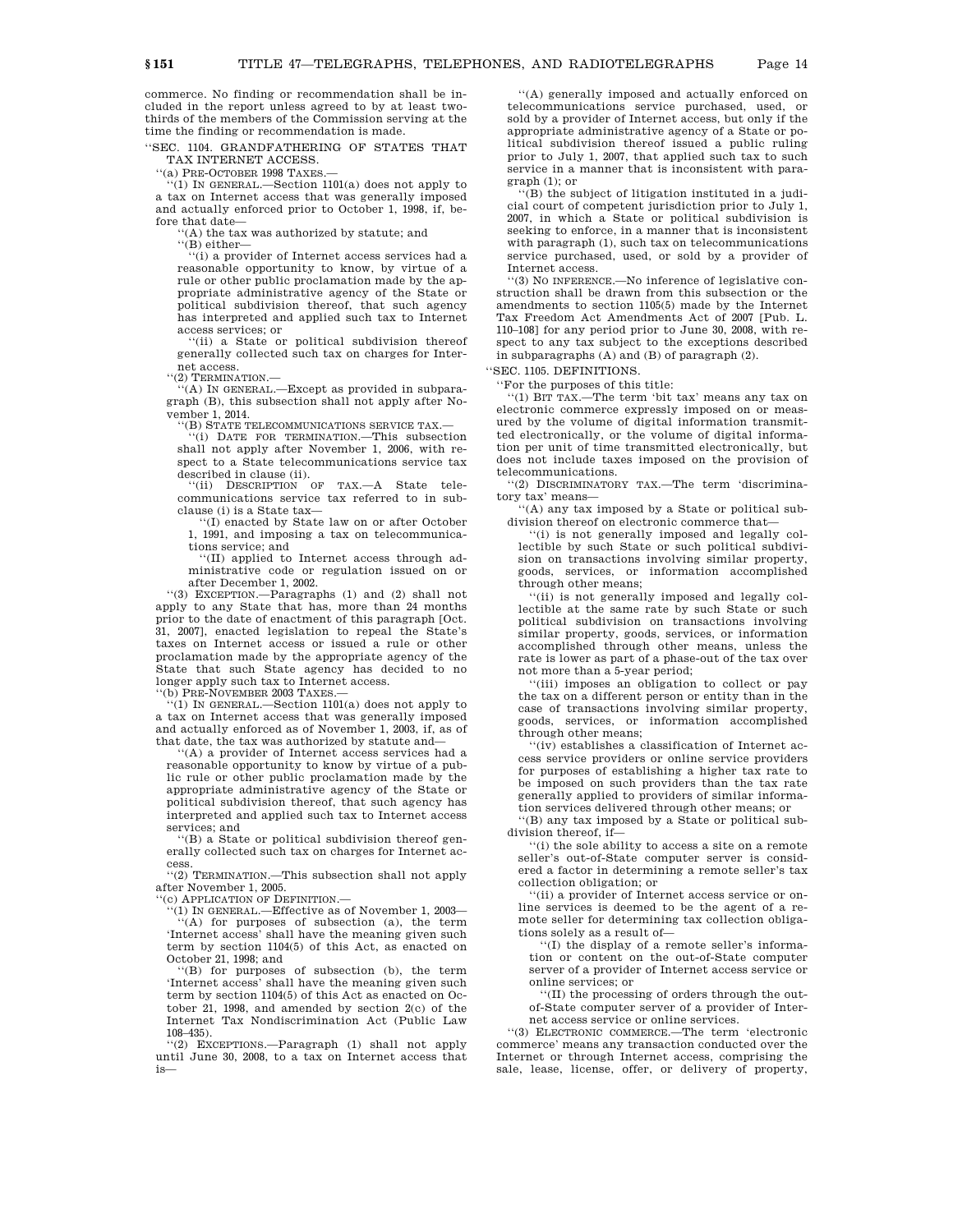goods, services, or information, whether or not for consideration, and includes the provision of Internet access.

''(4) INTERNET.—The term 'Internet' means collectively the myriad of computer and telecommunications facilities, including equipment and operating software, which comprise the interconnected worldwide network of networks that employ the Transmission Control Protocol/Internet Protocol, or any predecessor or successor protocols to such protocol, to communicate information of all kinds by wire or radio.

''(5) INTERNET ACCESS.—The term 'Internet access'—

''(A) means a service that enables users to connect to the Internet to access content, information, or other services offered over the Internet;

''(B) includes the purchase, use or sale of telecommunications by a provider of a service described in subparagraph (A) to the extent such telecommunications are purchased, used or sold—

''(i) to provide such service; or

''(ii) to otherwise enable users to access content, information or other services offered over the Internet;

''(C) includes services that are incidental to the provision of the service described in subparagraph (A) when furnished to users as part of such service, such as a home page, electronic mail and instant messaging (including voice- and video-capable electronic mail and instant messaging), video clips, and personal electronic storage capacity;

''(D) does not include voice, audio or video programming, or other products and services (except services described in subparagraph (A), (B), (C), or (E)) that utilize Internet protocol or any successor protocol and for which there is a charge, regardless of whether such charge is separately stated or aggregated with the charge for services described in subparagraph  $(A)$ ,  $(B)$ ,  $(C)$ , or  $(E)$ ; and

 $E(E)$  includes a homepage, electronic mail and instant messaging (including voice- and video-capable electronic mail and instant messaging), video clips, and personal electronic storage capacity, that are provided independently or not packaged with Internet access.

'(6) MULTIPLE TAX. $-$ 

''(A) IN GENERAL.—The term 'multiple tax' means any tax that is imposed by one State or political subdivision thereof on the same or essentially the same electronic commerce that is also subject to another tax imposed by another State or political subdivision thereof (whether or not at the same rate or on the same basis), without a credit (for example, a resale exemption certificate) for taxes paid in other jurisdictions.

''(B) EXCEPTION.—Such term shall not include a sales or use tax imposed by a State and 1 or more political subdivisions thereof on the same electronic commerce or a tax on persons engaged in electronic commerce which also may have been subject to a sales or use tax thereon.

''(C) SALES OR USE TAX.—For purposes of subparagraph (B), the term 'sales or use tax' means a tax that is imposed on or incident to the sale, purchase, storage, consumption, distribution, or other use of tangible personal property or services as may be defined by laws imposing such tax and which is measured by the amount of the sales price or other charge for such property or service.

''(7) STATE.—The term 'State' means any of the several States, the District of Columbia, or any commonwealth, territory, or possession of the United States.

''(8) TAX.—

''(A) IN GENERAL.—The term 'tax' means— ''(i) any charge imposed by any governmental entity for the purpose of generating revenues for governmental purposes, and is not a fee imposed for a specific privilege, service, or benefit conferred; or

''(ii) the imposition on a seller of an obligation to collect and to remit to a governmental entity any sales or use tax imposed on a buyer by a governmental entity.

''(B) EXCEPTION.—Such term does not include any franchise fee or similar fee imposed by a State or local franchising authority, pursuant to section 622 or 653 of the Communications Act of 1934 (47 U.S.C. 542, 573), or any other fee related to obligations or telecommunications carriers under the Communications Act of 1934 (47 U.S.C. 151 et seq.).<br>
"(9) TELECOMMUNICATIONS.—The term

'(9) TELECOMMUNICATIONS.—The term 'telecommunications' means 'telecommunications' as such term is defined in section 3(43) of the Communications Act of 1934 (47 U.S.C. 153(43) [now 153(50)]) and 'telecommunications service' as such term is defined in section 3(46) of such Act (47 U.S.C. 153(46) [now 153(53)]), and includes communications services (as defined in section 4251 of the Internal Revenue Code of 1986 (26 U.S.C. 4251)).

''(10) TAX ON INTERNET ACCESS.—

 $($ A) IN GENERAL.—The term 'tax on Internet access' means a tax on Internet access, regardless of whether such tax is imposed on a provider of Internet access or a buyer of Internet access and regardless of the terminology used to describe the tax.

''(B) GENERAL EXCEPTION.—The term 'tax on Internet access' does not include a tax levied upon or measured by net income, capital stock, net worth, or property value.

''(C) SPECIFIC EXCEPTION.—

''(i) SPECIFIED TAXES.—Effective November 1, 2007, the term 'tax on Internet access' also does not include a State tax expressly levied on commercial activity, modified gross receipts, taxable margin, or gross income of the business, by a State law specifically using one of the foregoing terms, that—

''(I) was enacted after June 20, 2005, and before November 1, 2007 (or, in the case of a State business and occupation tax, was enacted after January 1, 1932, and before January 1, 1936);

''(II) replaced, in whole or in part, a modified value-added tax or a tax levied upon or measured by net income, capital stock, or net worth (or, is a State business and occupation tax that was enacted after January 1, 1932 and before January 1, 1936);

''(III) is imposed on a broad range of business activity; and

''(IV) is not discriminatory in its application to providers of communication services, Internet access, or telecommunications.

''(ii) MODIFICATIONS.—Nothing in this subparagraph shall be construed as a limitation on a State's ability to make modifications to a tax covered by clause (i) of this subparagraph after November 1, 2007, as long as the modifications do not substantially narrow the range of business activities on which the tax is imposed or otherwise disqualify the tax under clause (i).

''(iii) NO INFERENCE.—No inference of legislative construction shall be drawn from this subparagraph regarding the application of subparagraph (A) or (B) to any tax described in clause (i) for periods prior to November 1, 2007.

''SEC. 1106. ACCOUNTING RULE.

''(a) IN GENERAL.—If charges for Internet access are aggregated with and not separately stated from charges for telecommunications or other charges that are subject to taxation, then the charges for Internet access may be subject to taxation unless the Internet access provider can reasonably identify the charges for Internet access from its books and records kept in the regular course of business.

''(b) DEFINITIONS.—In this section:

''(1) CHARGES FOR INTERNET ACCESS.—The term 'charges for Internet access' means all charges for Internet access as defined in section 1105(5).